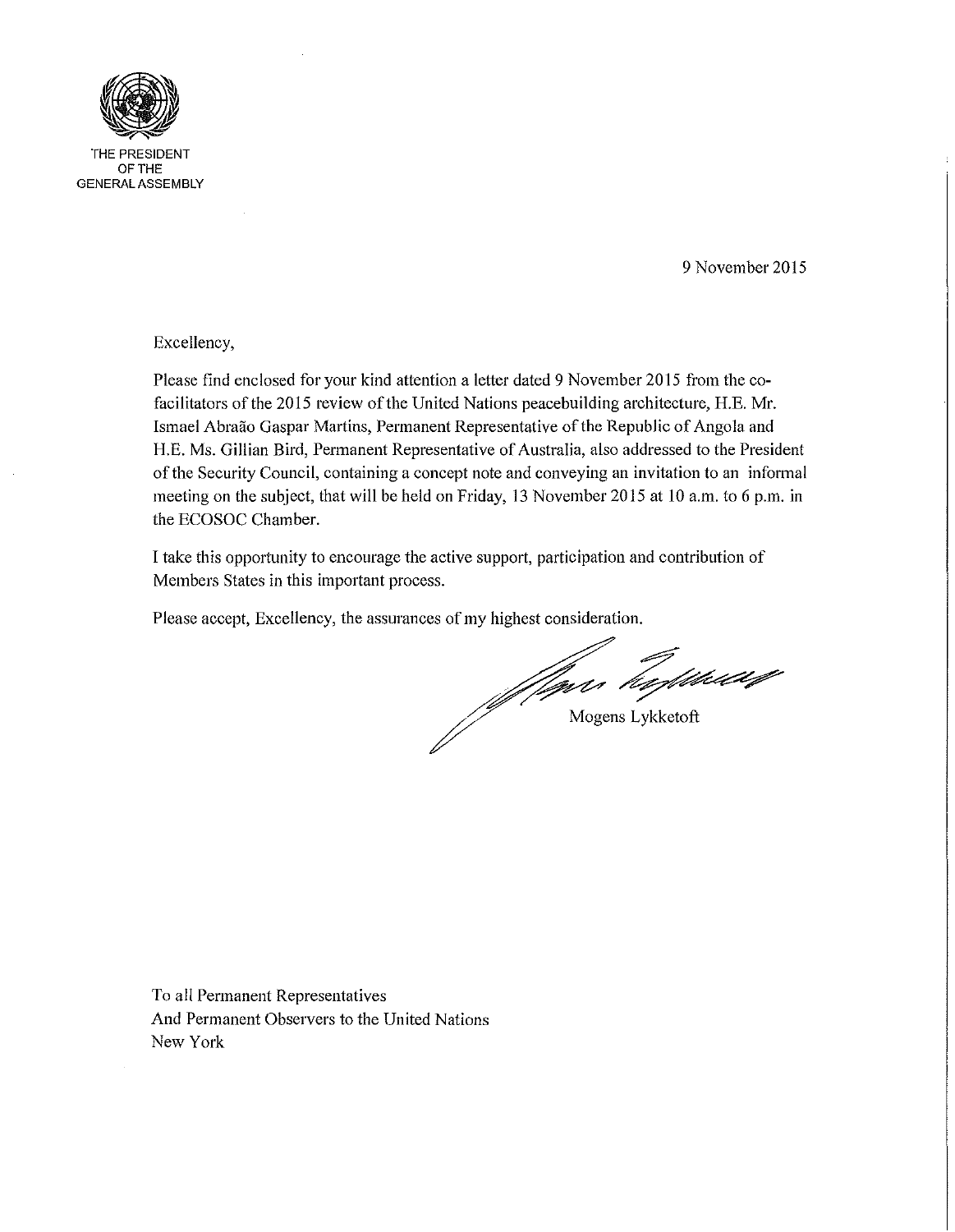



-**-.-**

9 November 2015

## Excellencies,

With reference to our letter dated 2 October 2015, we would like to express our deep gratitude for your support in organizing the informal meeting on 6 October launching the intergovernmental phase of the 2015 Review of the UN Peacebuilding Architecture. The meeting provided an important opportunity for us, as co-facilitators, to consult with Member States on the Advisory Group of Experts  $r$ eport ( $\triangle$ GE report), as well as on our proposed time frame and approach to the intergovemmental process. The high level of attendance at the meeting, the strong support for the AGE report, and the broad agreement to our proposed roadmap, has **been encouraging as We seek to carry out and conclude a successful, inclusive and transparent process,** 

Since the 6 October meeting, we have continued to informally engage with a wide range of delegations and regional groups to gain a deeper understanding of their views on the AGE Report, and their vision lor the future of the UN's peacebuilding architecture. These constructive discussions have enabled us to gain a better understanding of delegations' perspectives, and to collaboratively unpack the recommendations of the report. We plan to continue these consultations throughout the month of November.

**His Excellency** Mr. Mogens Lykketoft President of the General Assembly New York

His Excellency Mr. Matthew Rycroft President of the Security Council New York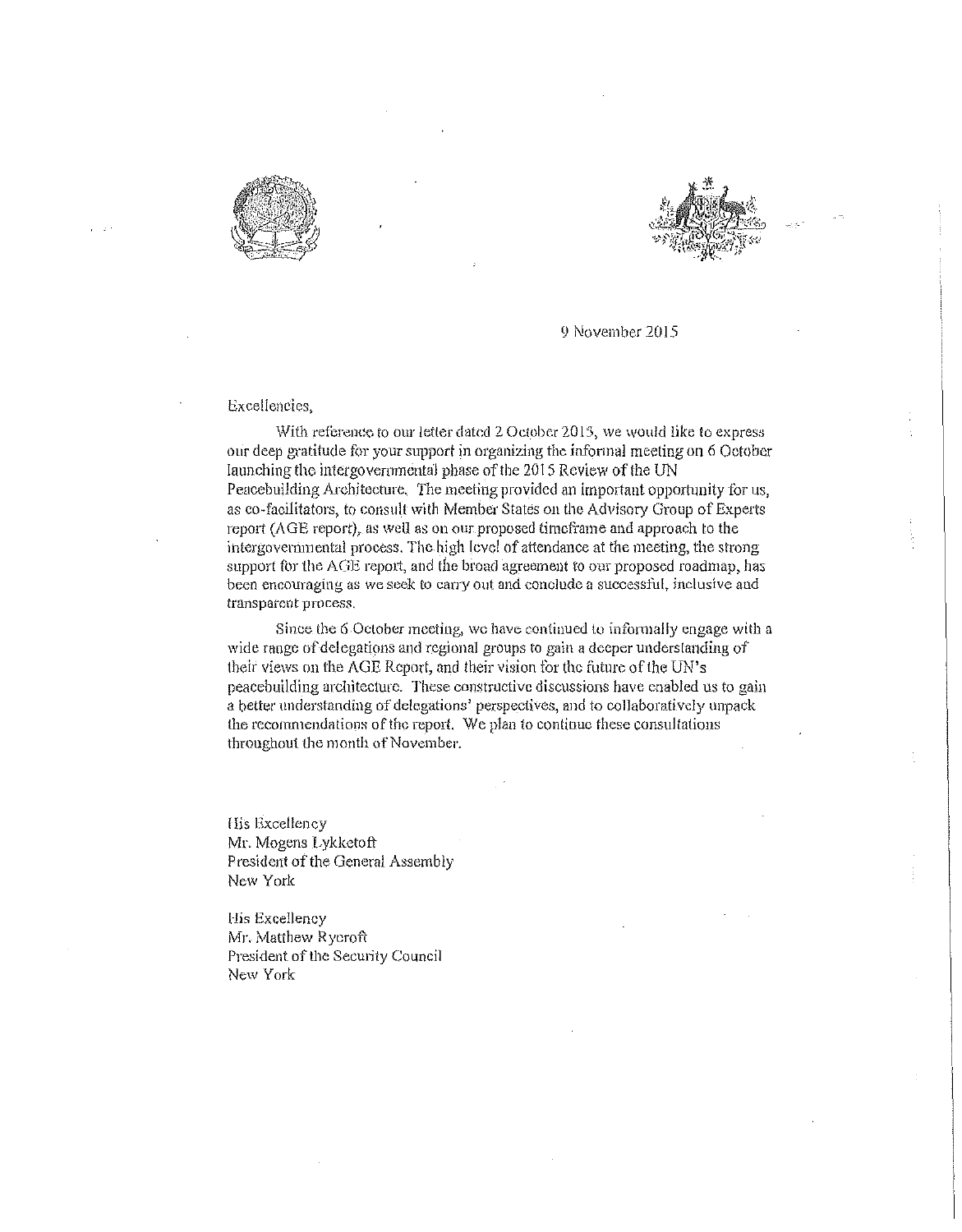Based on our proposed timeline, the next step is for us to convene an open informal meeting to provide Member States with the opportunity to share with us their considered views on the findings pfthe AGE Report, and On how to translate its reconunendations into a practical and meaningful outcome that strengthens the UN's ability to sustain peace. These inputs will help guide our efforts to prepare a zero draft text for the identical UN General Assembly and UN Security Council resolutions, building on the common expectations and ambitions of the UN membership.

In this respect, we have the pleasure, as co-facilitators, to convene an informal meeting on 13 November 2015, at  $10 \text{ nm} - 6 \text{ pm}$ , in the ECOSOC Chamber, Attached is a concept note to help guide discussion at the meeting,

We would be grateful if this letter and attachment could be circulated to the membership of the UN General Assembly and UN Security Counoil respectively. We look forward to your active participation in, and support to, this process. Please accept, Excellencies, the assurances of our highest consideration.

~:;/; *A*   $\mathcal{M}$  /  $\mathcal{M}$  /  $\mathcal{M}$  /  $\mathcal{M}$ 

**Pennanent Representative of the**  Republic of Angola

 $C_L$  By

 $\mathbf{I}$ 

H.E, Ms. Gillian Bird **Pen'nanent Representative of**  Australia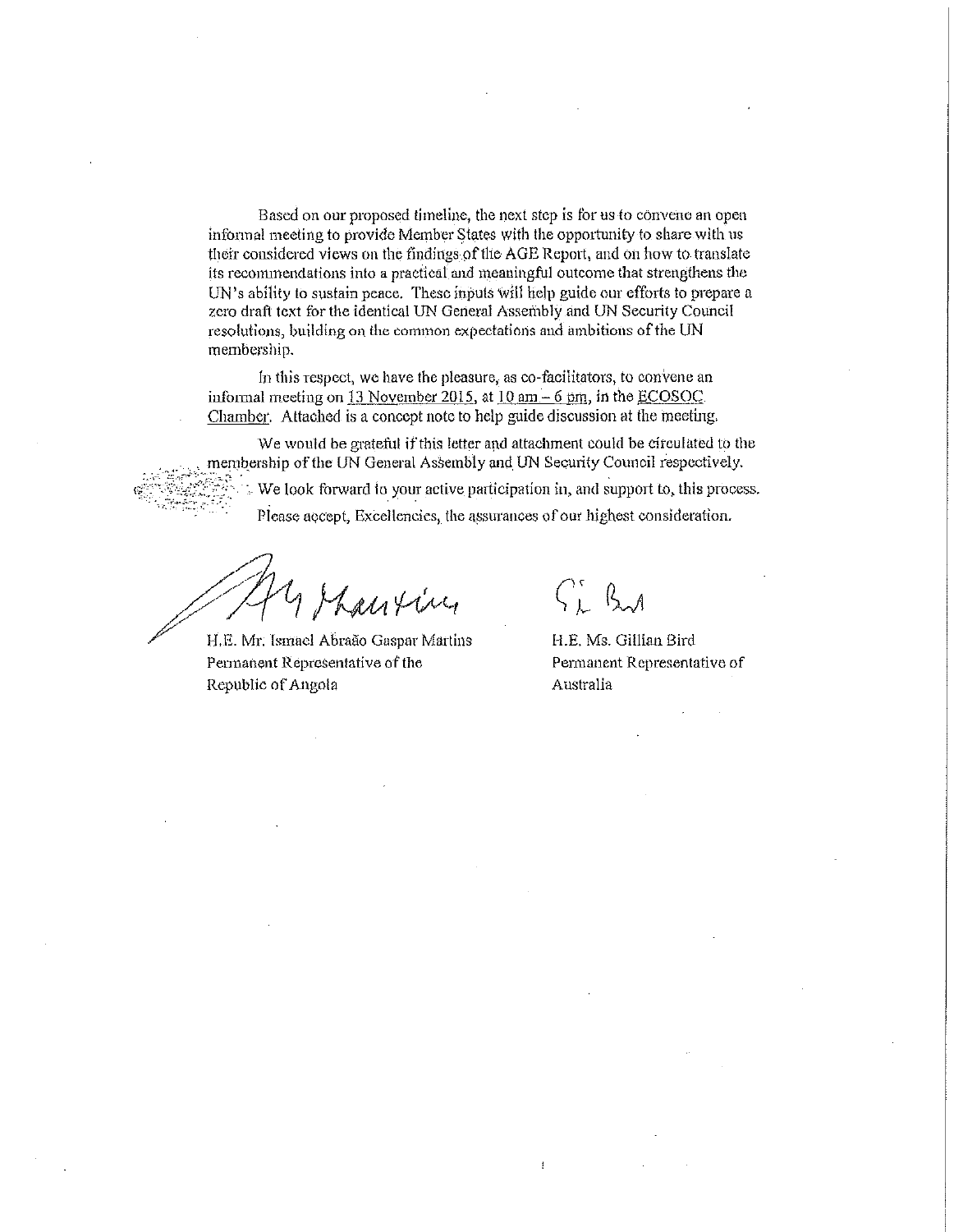### CONCEPT NOTE

## Informal Meeting on the 2015 Review of the United Nations Peacebuilding Architecture 13 November 2015, 10.00 -18.00 IECOSOC Chamber

The Permanent Representatives of Angola and Australia, Co-Facilitators of the intergovernmental phase of the 2015 Review of the United Nations Peacebuilding Architecture, the Permanent Representatives of Angola and Australia, will convene an open informal meeting of the UN membership on  $13$  November,  $10.00 - 18.00$ .

## Background

In accordance with its Terms of Reference<sup>1</sup>, the intergovernmental phase is the second stage of the 2015 Review of the United Nations Peacebuilding Architecture. The Review was called for by the General Assembly and Security Council in 2014, on the occasion of the tenth anniversary of the establishment of the UN's peacebuilding architecture.<sup>2</sup>

The review consists of two stages. During the first stage, a seven-member Advisory Group of Experts (AGE) conducted a comprehensive analysis of the peacebuilding efforts of the UN, anchored in five case studies and based on broad consultations,

The analysis culminated in the report entitled "The Challenge of Sustaining Peace". <sup>3</sup> Based on a recognition of the changing nature of global violent conflict, the centerpiece of the report is its conclusion that 'sustaining peace' is a core function of the UN as set out under its Charter, and that addressing this challenge must flow through all of the UN's engagements. The report finds that peacebuilding has too often been left as an afterthought: under-prioritized and under-resourced, and that where system-wide responses have been needed, these have too often been impeded by institutional and intergovernmental fragmentation. The report calls for a fundamental shift in how peacebuilding is conceived by the UN, spanning the arc from conflict prevention through to peacemaking and post-conflict recovery.

The AGE report draws a series of overarching conclusions and interconnected recommendations regarding the operations, resourcing, and working methods of the UN

<sup>&</sup>lt;sup>1</sup> The Terms of Reference of the review are defined through the joint letter from the President of the General Assembly and the President of the Security Council addressed to the Secretary-General, dated 15 December 2014 (A/69/674 - S/2014/911).

<sup>&</sup>lt;sup>2</sup> The scope and terms of reference of the 2015 Review of the United Nations Peacebuilding Architecture were outlined in the joint letter from the President of the General Assembly and the President of the Security Council addressed to the Secretary-General; dated 15 December 2014 (A/69/674 - 5/2014/911).

<sup>&</sup>lt;sup>3</sup> The report was officially issued in the six UN languages on 31 July 2015 under the symbol 'A/69/968 -5/2015/490".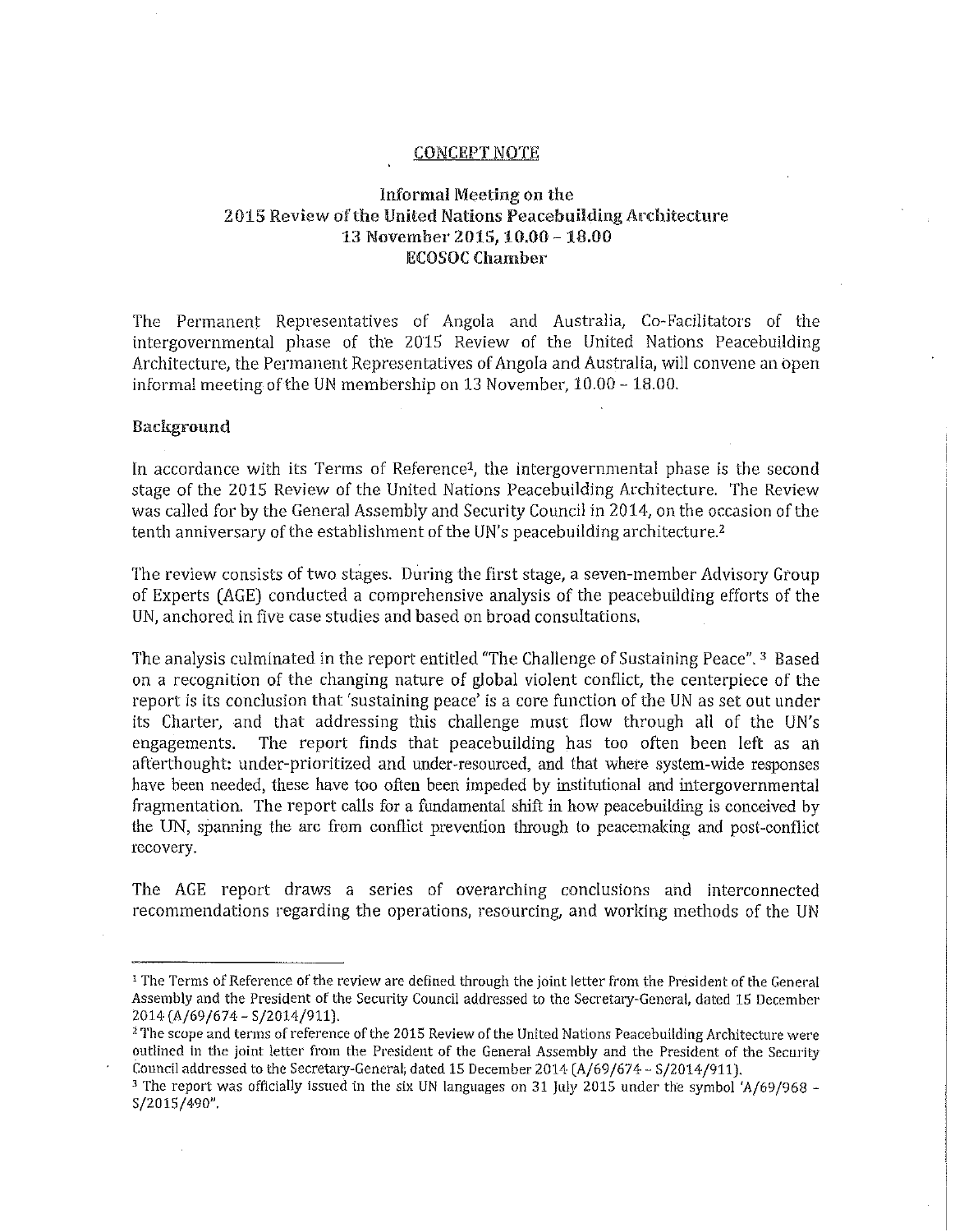system in its effort to sustain peace. The recommendations are divided into seven key areas:

1) promoting coherence at the intergovernmental level; 2) realizing the full potential of the Peacebuilding Commission; 3) improving the peacebuilding capacity of the UN system; 4) partnering for sustaining peace; 5) securing more predictable peacebuilding financing; 6) improving leadership and broadening inclusion; and 7) redefining peacebuilding and implementing the recommendations.

2015 saw the conclusion of a number of key reviews and processes, including the AGE Report, the 2015 Report of the High-Level Independent Panel of Peace Operations and the Secretary-General's report on its implementation; the Global Study and the Secretary-General's report on UN Security Council Resolution 1325 (on Women, Peace and Security), and the 2030 Agenda for Sustainable Development. The complementary nature of many of the recommendations of these reports provides us with a critical opportunity to reconsider and revitalize the conceptual and operational approach of the United Nations to peacebuilding, particularly by emphasizing the primacy of political solutions and the importance of conflict prevention.

For the second stage, the Permanent Representatives of Angola and Australia were appointed by the President of the General Assembly and the President of the Security Council in July 2015 to co-facilitate an inclusive inter-governmental process to review the findings and consider the recommendations of the report of the AGE. The outcome of the intergovernmental process is intended to be two identical resolutions adopted by the General Assembly and the Security Council. These resolutions will guide the future of the UN's peacebuilding efforts.

### Objective

The open informal meeting will provide an opportunity for Member States to reflect on the analysis and findings of the AGE Report and to provide their views on how to translate its recommendations into a practical and meaningful outcome that ultimately strengthens the UN's ability to sustain peace.

This meeting and the inputs provided will help to guide the co-facilitators in their preparations of an initial zero draft text for the identical resolutions, building on the common expectations and ambitions of the UN membership. The support and active participation of Member States will be critical to this process.

### Format

The co-facilitators of the intergovernmental phase will chair the day-long informal meeting. Participation by Permanent Representatives and peacebuilding experts is welcome.

Member States will be invited to deliver statements (4 minutes) on their views of the AGE report's analysis and recommendations on how best the Review process can be used to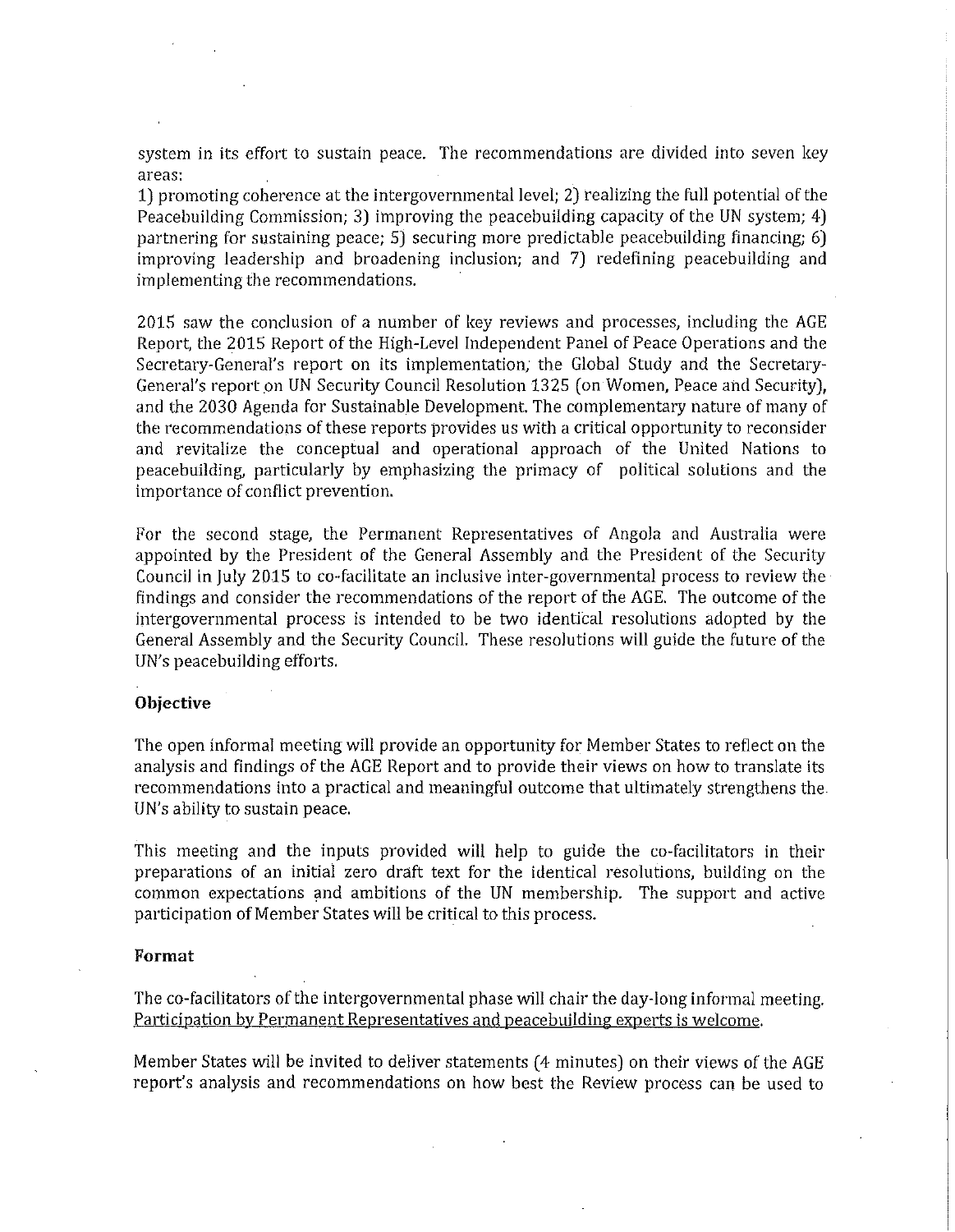strengthen the UN's approach to peacebuilding, and on their visions for the identical resolutions.

To assist delegations, attached is a set of the recommendations of the report (document number *AJ69/968* - *8/2015/490).* 

Member States are invited to supplement their oral statements by providing written positions papers to the co-facilitators and the secretariat of the Review.

A co-facilitators' summary of the discussion will be produced following the meeting, which will be circulated to all Member States and uploaded to the website of the Peacebuilding<br>Review at http://www.un.org/en/peacebuilding/2015review. Additional documents Review at http://www.un.org/en/peacebuilding/2015review. related to the Review can be found on this webpage.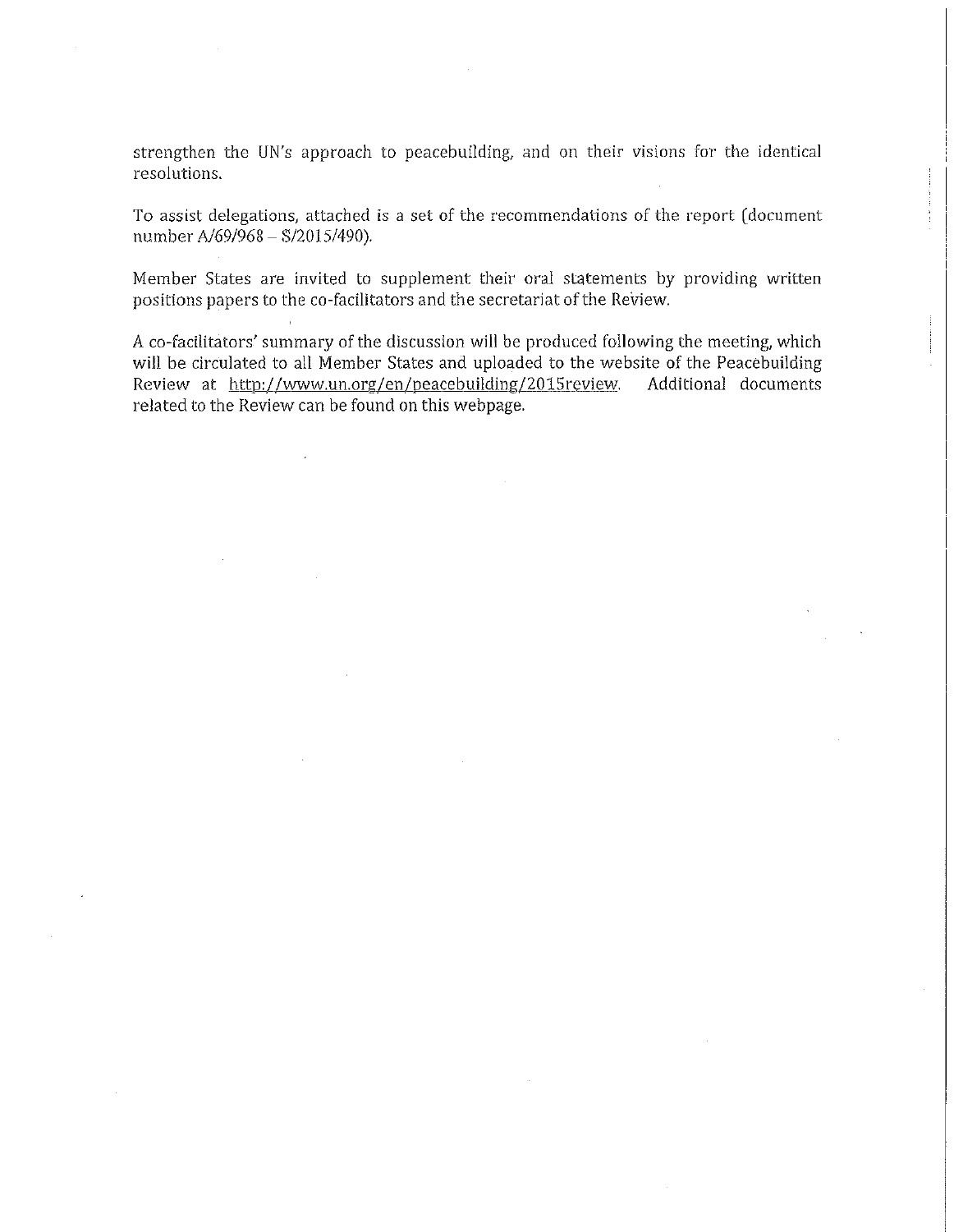# **E.** Recommendations

130. The following are interconnected recommendations relating to the functioning, resources and modes of United Nations efforts to sustain peace. It is urged that they be taken up together and that the Secretary-General be asked by Member States to monitor and repolt regularly on progress in implementation.

## Promoting coherence at the intergovernmental level

131. Within the United Nations, sustaining peace is the business of all intergovernmental entities and should not be relegated to consideration only by the Peacebuilding Commission, which is not a principal organ under the Charter. Paradoxically, what some would argue is an inherent weakness of the Commission  $-$  being limited to an advisory role  $-$  can become one of its main and unappreciated strengths, by offering the relevant principal organs a bridge between them, helping to ensure a United Nations approach to sustaining peace that is coherent, integrated· and holistic.

132. To strengthen its role as a primary peacebuilding body, the Security Council should consider regularly requesting and drawing upon the advice of the Peacebuilding Commission to assist in ensuring that the mandates, benchmarks and reviews of peace operations, however short-term in scope, reflect the longer view required for sustaining peace. The Council should further ensure that the mandates for peacebuilding missions emphasize the imperative for an integrated mission that draws upon the strengtbs of the entire United Nations system.

133. Where the decision is taken by the Security Council to establish a peacc operation, it should build on existing United Nations and other capabilities and integrate existing United Nations country team activities into enhanced peacebnilding efforts during the mission period. The country teams must therefore be appropriately resourced. In approving the leadership structures of missions, the Council should underline integration and accountability.

134. The Security Council, the Secretary-General (througb mission leadership on the ground) and the national authorities in conflict-affected countries should together agree upon peacebuilding compacts tbat would govern decisions on the appropriate timing of mission transitions, keeping in mind the need to adapt to the changing dynamics of the conflict. In that connection, the Council should consider systematically assessing benchmarking in mandates relating to sustaining peace and specifically in the timing of mission transitions. Where such compacts or benchmarks have been agreed upon with a host Government to condition such a transition's timing, every effort should be made to ensure that that agreement is adhered to, again keeping in mind the need to adapt to the changing dynamics of the conflict.

135. The Security Council should consider passing to the Peacebuilding Commission's responsibility continued accompaniment of countries on the Council's agenda where and when peace consolidation has progressed to the point that it is deemed that they no longer constitute a threat to international peace and security. The Commission should tben keep the Council briefed on further progress in peace consolidation on at least a yearly basis.

136. Building on its past experience with African countries emerging from conflict, as well as the activities of its Ad Hoc Advisory Group on Haiti, the Economic and Social Council should consider developing criteria for a special category of conflict-affected countries -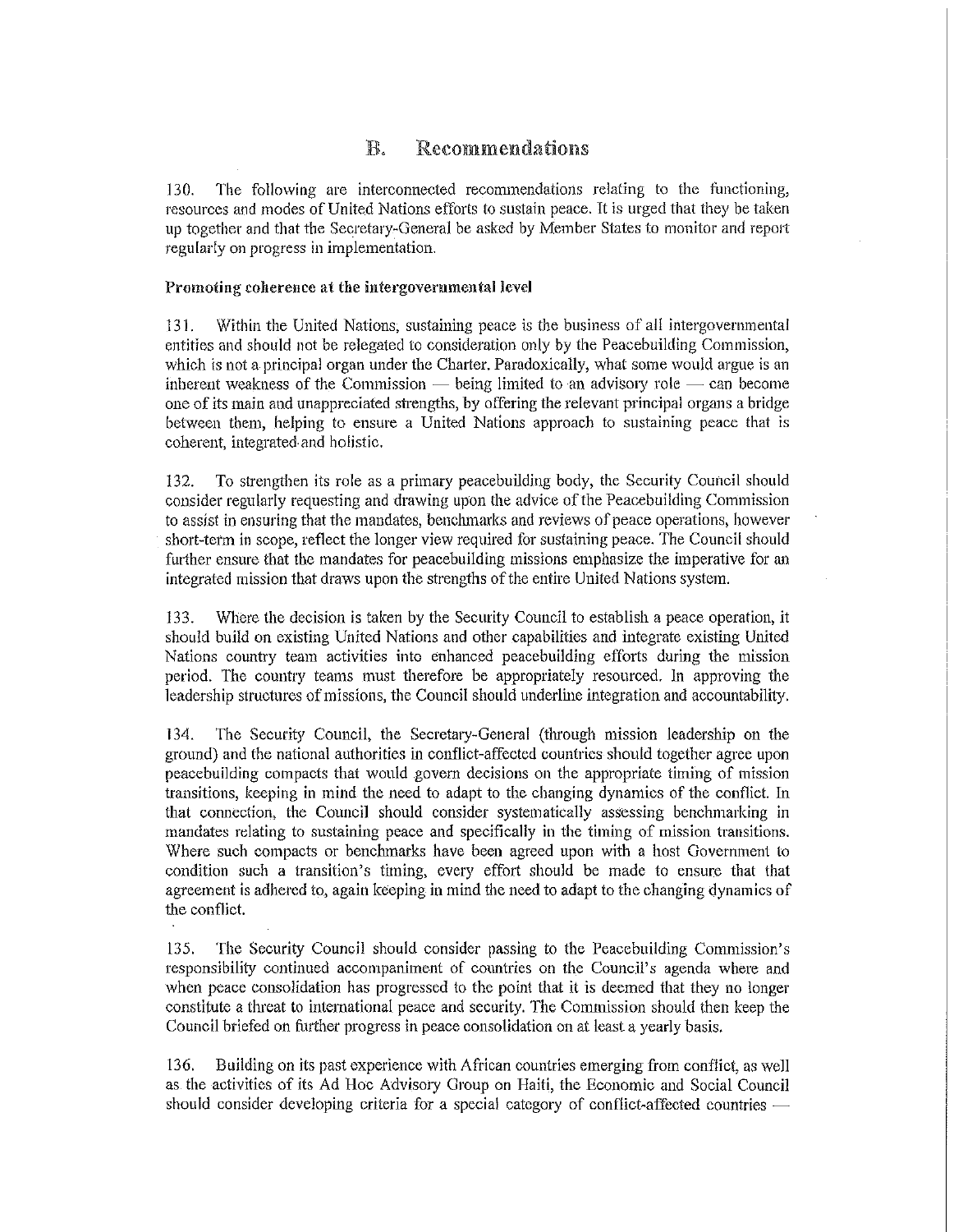perhaps drawing on the guidelines that the Group of Seven Plus has agreed upon for its membership - to which the international community would be encouraged to devote special attention and funding, not only tor peace operations but also for govemance, human rights and development activities, The Council and the Peacebuilding Commission should pursue closer cooperation, especially in the broader effort of promoting coherence between the development and the peace and security pillars,

137, Tn its next and subsequent quadrennial comprehensive policy revicws, thc Gcncral Assembly should include a specific focus on sustaining peace, examining the success of the United Nations system in bringing together development, humanitarian and peace and security actions,

138. The Human Rights Council should consider dedicating a day each year to reviewing the human rights dimensions of the challenge of sustaining peace, with a focus on specific countries and with the participation of national human rights institutions, relevant civil society actors and, as appropriate, United Nations missions, United Nations country teams, including in particular field offices of the Office of the United Nations High Commissioner for Human Rights, and United Nations gender advisers and other appropriate entities of the United Nations system.

139. The Human Rights Council should also, when turning its attention to conflict-affected countries in its universal periodic review process, consider including a specific discussion on sustaining peace and the role of the international community therein.

#### **Peacebuildiug Commission**

140. The main functions of the Peacebuilding Commission should continue to be engaging in advocacy, providing assistance in marshalling resources, providing assistance in improving coordination within and outside the United Nations, engaging in strategic thinking and formulating policy recommendations and offering a meeting place for interested parties. The manner in which those functions would be carried out should change qualitatively, however, by emphasizing an advisory and bridging relationship with the three principal intergovernmental organs.

141. To strengthen the Commission's bridging role, members of the Commission, in addition to representing their national interests, should understand themselves as accountable to the organs that elected or designated them and should brief those entities regularly on their work.

142. The Commission should maximize the work  $-$  including country-specific and regionspecific discussions and engagement  $-$  that it undertakes in the full format of its Organizational Committee, taking advantage of its membership's designation by all the kcy United Nations organs and constituencies.

143, The Commission should actively seek opportunities where it can help to bring needed attention to early conflict prevention priorities at the regional, subregional and country levels, including by convening discussions with key stakeholders.

144. The Commission should diversify its working methods, including by moving away from the strictures of a formal agenda, to enable it to consider with flexibility a larger and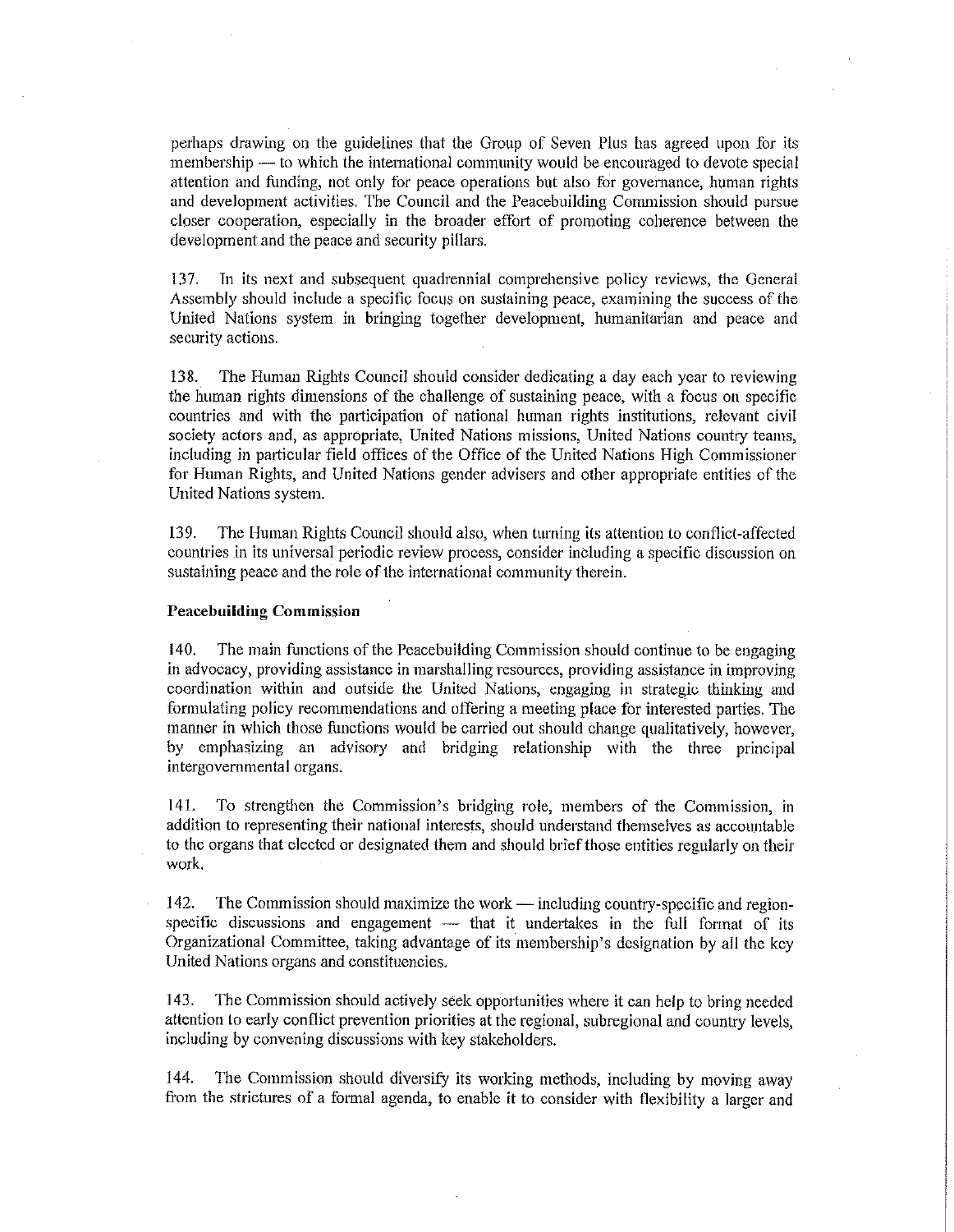more diverse array of countries and regions, with a greater emphasis on conflict prevention. In particular, country-specific configurations should represent only one model for Commission engagement. Where contlgurations are formed in the future, they should have a smaller and more directly engaged membership, along the lines of the "group of friends" model, with a primarily advocacy role.

145. The Commission should make its advice and support available to the Security Council in the formulation of peace operation mandates containing a strong peacebuilding aspect. In doing so, the Commission should use its convening power to bring together all relevant actors, including peace opcrations, United Nations country teams, government actors, Member States, intemational, regional and subregional organizations and institutions, civil society and international financial institutions. The Commission should analyse their input practically and present the Council with concise, realistic and context-specific recommendations in a timely way. Likewise, it should offer to support the Council's formulation of benchmarks for progress in consolidating peace that, in turn, can help to condition the timing of changes in the form of United Nations operational engagement.

146. Following the designation by the Secretary-General of a country's eligibility for financing from the Peacebuilding Fund, the Commission should, in consultation with the permanent representative of the country in question, consider convening discussions within the [onnat of the full Organizational Committee on the country's goals for and approach to sustaining peace.

147. The Commission should regularize and structure consultation with global and other civil society peacebuilding platforms, including in the format of an annual consultation on sustaining peace. It should take additional steps to become more transparent in scheduling and publishing its forward work programme so that civil society can more easily engage with it.

#### Improving the peacebuilding capability of the United Nations system

148. To promote unity of United Nations action, the Secretary-General should strengthen the Secretariat's capacity to conduct strategic planning throughout the United Nations system for engagement in conflict-prone and conflict-affected contexts. The Peaeebuilding Support Office should provide advice to the Secretary-General On encouraging system-wide action in supporting efforts to sustain peace. To support that, the Office should be strengthened to become a centre of excellence in the areas of analysis, policy prescription and programme advice, as well as tracking developments in the field.

149. The General Assembly should consider taking the steps necessary to ensure a reinforced Peacebuilding Support Office, sufficiently financed Irom the regular budget and with an enhanced number of Secretariat posts permanently assigned to it.

150. The Secretary-General should consider integrating objectives on sustaining peace into the performance compacts signed with the heads of all relevant departments in the Secretariat and other relevant United Nations entities.

151. The United Nations System Chief Executives Board for Coordination should consider dedicating one of its two sessions each year to discussing the challenge of sustaining peace,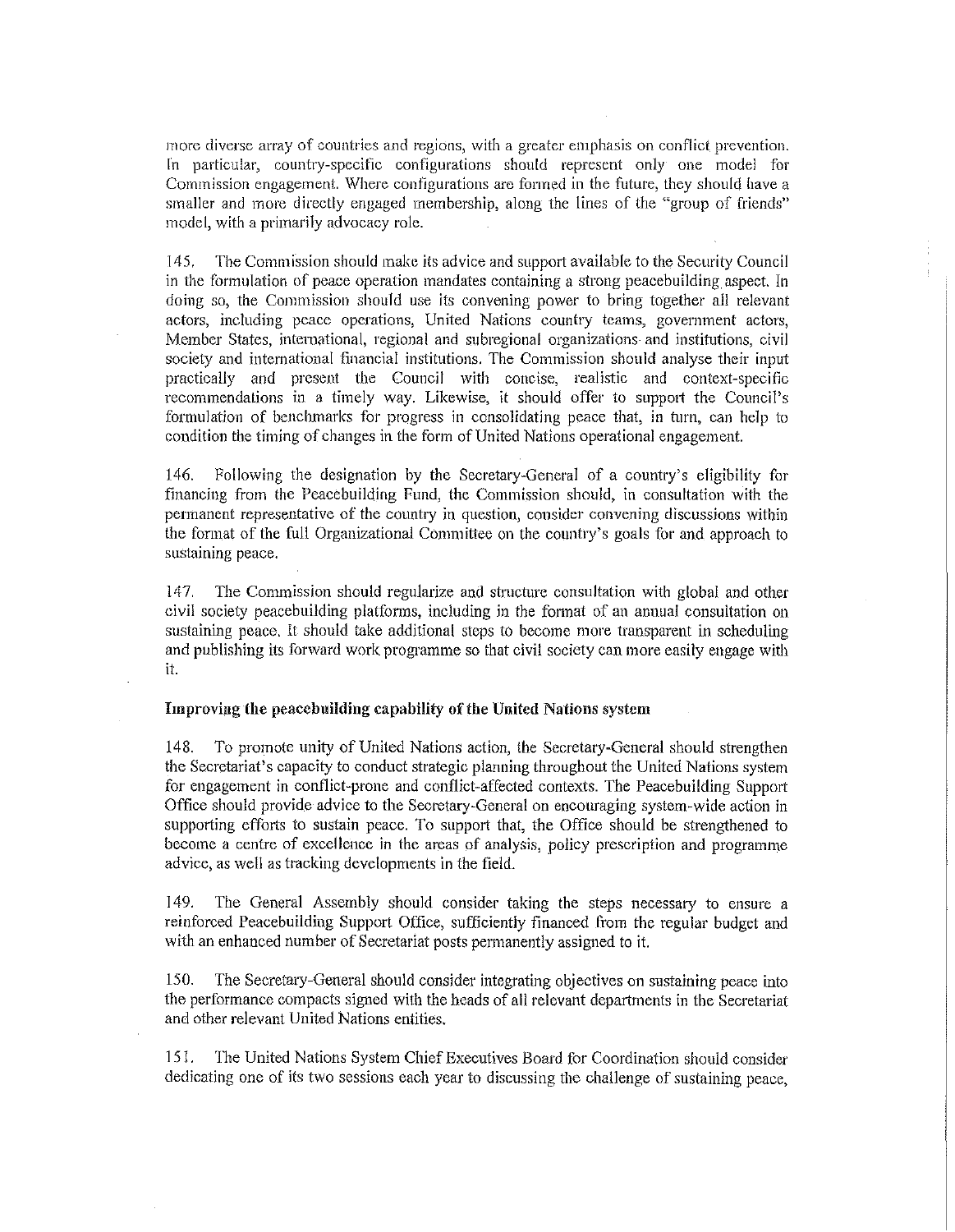including ways in which the system can work bcttcr together. Those discussions should also be mirrored within the United Nations Development Group.

152. The Secretary-General should ensure continuity in senior leadership and personnel through the various phases of engagement, from preventive action to peacemaking, peacekeeping and post-conflict recovery and reconstruction, in order to minimize the disruption around transitions in forms of engagement.

153. The Secretary-General should select special representatives for their capacities and leadership qualities and hold them accountable for bringing the United Nations system together in-country around a common strategy for sustaining peace. Where peace operations are deployed and led by special representatives, they should be fully empowered to direct programme planning towards sustaining peace by the United Nations country team. Where circumstances dictate, the Secretary-General should consider using the model of an executive representative of the Secretary-General to lead peacebuiJding missions, combining the functions of representative of the Secretary-General with resident coordinator of the United Nations system and resident representative of UNDP.

154.. When the mandate of a peace operation contains a substantial peacebuiJding dimension, the special representative or head of mission should lead the United Nations system to develop a common peacebuilding support strategy that integrates the United Nations country team's strategic planning instruments, such as the common country assessment and the United Nations Development Assistance Framework, with conventional mission planning and funding instruments. That would provide for continuity of focus and fimding for programmes when the country team continues its work after the mission's mandate ends.

155. To ensure appropriate support for the strengthening of resident coordinator and United Nations country team operations, the Secretary-General should consider calling for an independent review of the current capacity and potential for enhancement of United Nations agencies, funds and programmes to aid in sustaining peace before, during and after conflicts in both United Nations mission and non mission settings.

156. **In** peacebuilding contexts where United Nations engagement is led by resident coordinators and United Nations country teams, the Secretary-General should ensure that resident coordinators and the Secretariat systematize stronger and more effective two-way engagement.

157. Where a peace operation with a substantial peacebuilding mandate is drawing down, the reforms currently under way to strengthen the resident coordinator with fonnal authority over the United Nations country team should be accelerated and the offices of resident coordinators should be appropriately strengthened to absorb the relevant political and peacehuilding capacity of the departing mission. In appointing resident coordinators in such contexts, the Secretary-General should pay particular attention to ensuring that candidates have strategic, diplomatic and political skills and familiarity with and sensitivity to conflict or post-conflict settings and that they and their country teams are afforded appropriate levels of political support on the ground and from Headquarters.

158. The relevant United Nations entities should ensure that all resident coordinator offices are reinforced with standardized expertise in human rights, peace and conflict analysis,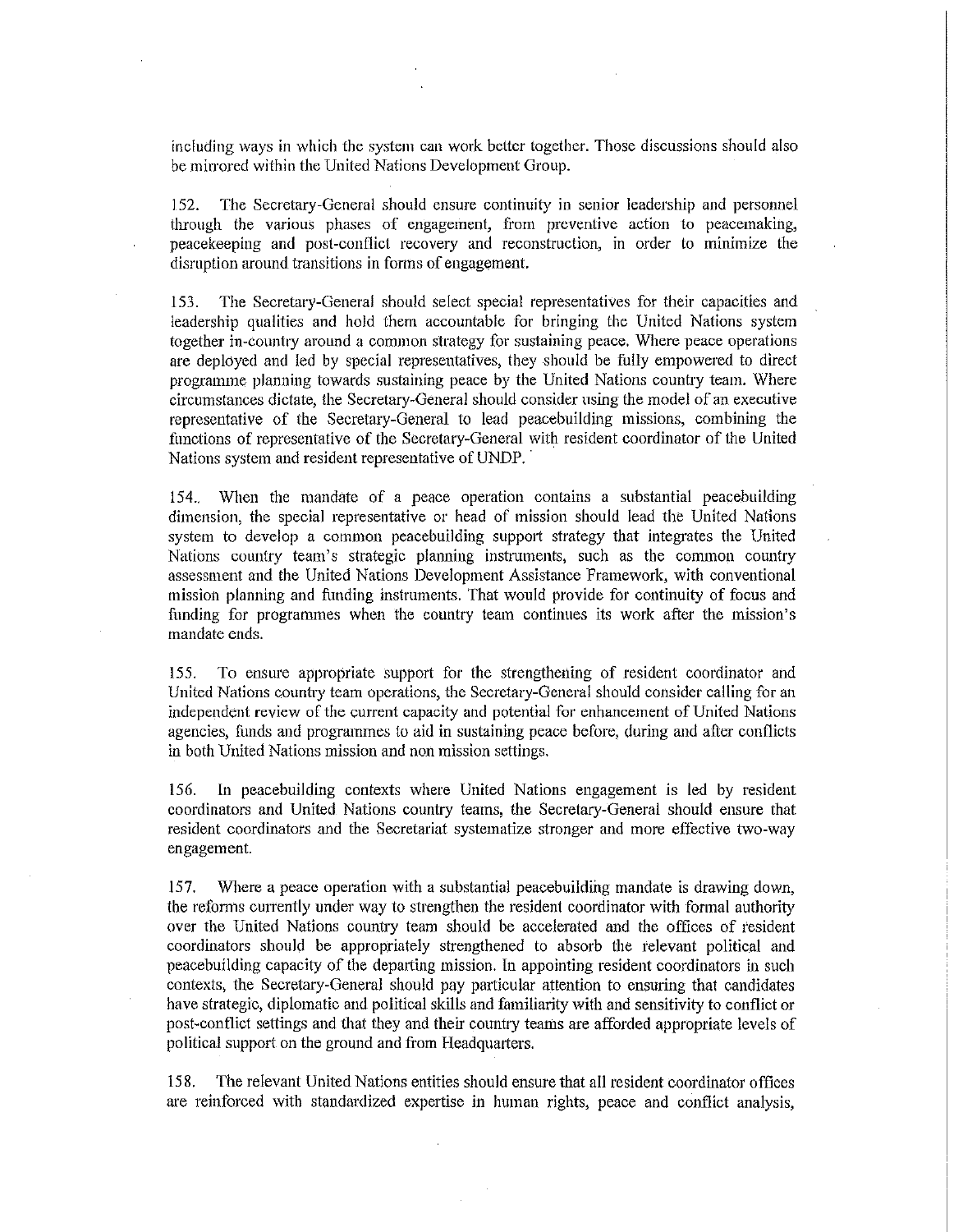strategic planning and public information. The UNDP-Department of Political Affairs Joint Programme on Building National Capacities for Conflict Prevention, within which the deployment of peace and development advisers falls, should be fillly and sustainably funded and expanded to all countries in need.

159. To promote better delivery of gender-sensitive peacebuilding, the United Nations Entity for Gender Equality and the Empowerment of Women (together with othcr relevant United Nations agencies, funds and programmes) and the lead departments responsible for peace operations, the Department of Political Affairs and the Department of Peacekeeping Operations, should actively explore enhanced ways to work in partnership.

#### Partnering for sustaining peace

160. The Security Council should consider including in all mandates with peacebuilding dimensions an explicit reference to the need for consultation and collaboration between the United Nations and the international financial institutions in planning and prioritization at the country level.

161. Especially concerning conflict-affected countries, the Secretary-General and the President of the World Bank should consider taking urgent steps to strengthen the partnership between the United Nations and the World Bank Group, including, in particular, the International Development Association, the lnternational Finance Corporation and the Multilateral lnvestment Guarantee Agency. Conflict-affected countries are those where synergies can best arise from the comparative advantages of both multilateral institutions. Invigorating the partnership requires systematic upstream consultation, alignment of country strategies and detailed technical engagement in priority sectors. The strategic results framework agreed upon by the United Nations and the Bank should be renewed and emphasized as a formal criterion for determining peacebuilding allocations and operations.

162. The Secretary-General and the President of the World Bank should particularly ensure deepened cooperation between the United Nations and the International Finance Corporation and the Multilateral Investment Guarantee Agency to assist post-conflict countries to create an enabling environment for private sector development. Together with the Corporation and other partners, the United Nations should pay dedicated attention to efforts to promote employment and livelihoods, in particular among young people and in reintegrating former combatants, through, but not limited to, skills and entrepreneurship development and micro finance.

163. The Peacebuilding Commission and the World Bank Group should hold an annual high-level working session to discuss and assess joint United Nations-Group approaches to sustaining peace and propose new initiatives.

164. The Peacebuilding Commission should hold an annual exchange of views with those regional and subregional organizations engaged in efforts to promote sustainable peace. Tn particular, regular desk-to-desk exchanges and joint initiatives between the Peacebuilding Support Office and the equivalent structures within the African Union and other relevant subregional organizations should be considered. They could contribute, with appropriate engagement from other parts of the United Nations system, to the development of a partnership on peacebuilding with the Union.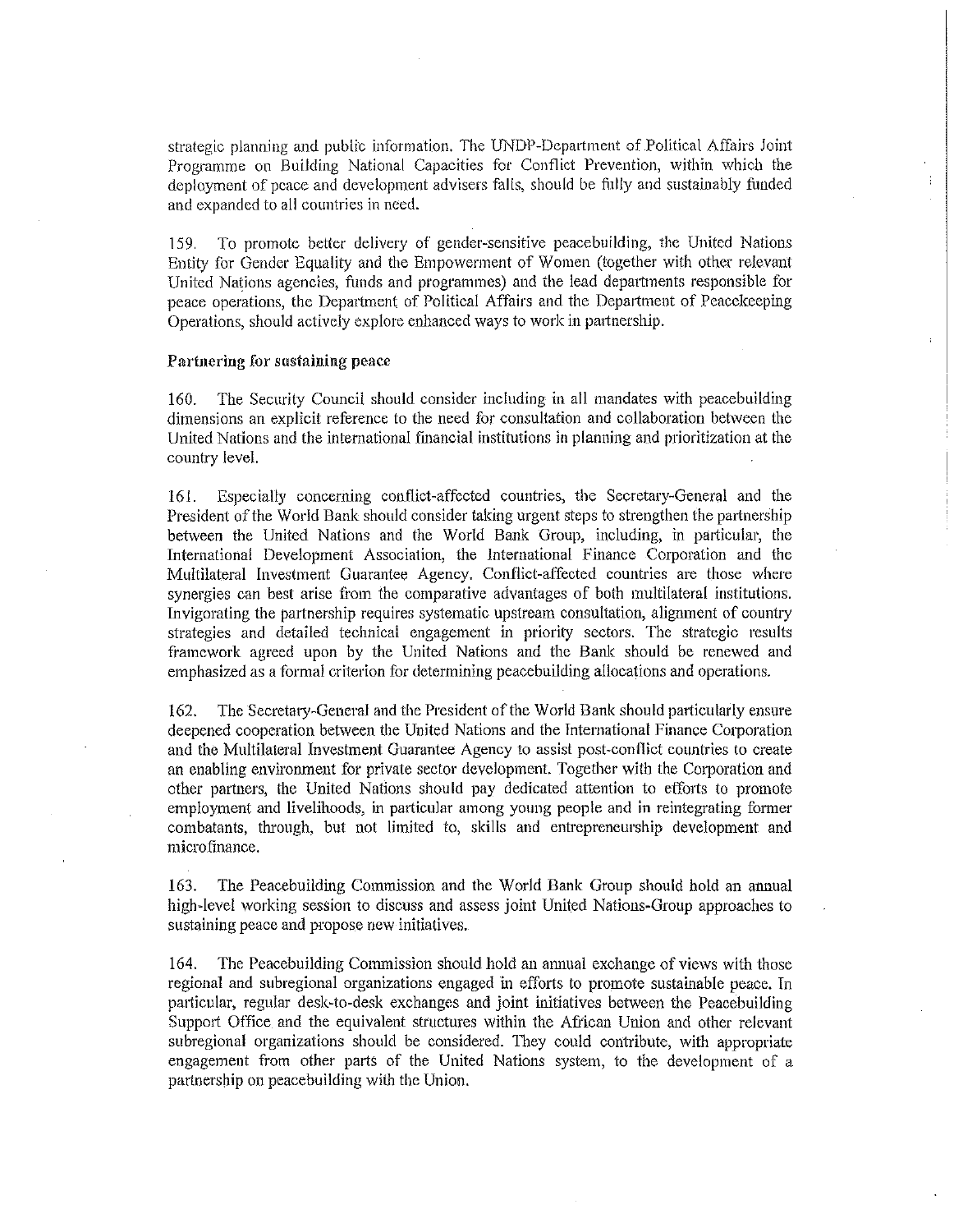165. The Peacebuilding Support Office, with other relevant United Nations entities, should engage in a regular policy dialogue with the International Monetary Fund and partners on the fiscal and macroeconomic dimensions of peacebuilding.

166. Consistent with Chapter Vlll of the Charter, and to ensure credible and effective regional partners with which to collaborate in situations requiring the establishment, consolidation and sustainment of peace, Member States should consider encouraging regional and subregional organizations around the world to consider progressively incorporating responsibilities relating to peace and conflict prevention into their ohatiers and foundational documents.

167. The Secretary-General should direot relevant United Nations entities to deepen the Organization's partnership with the regional development banks through the strengthening of specific frameworks for strategic cooperation around efforts to sustain peace. Similar oooperation frameworks should also be sought with emerging multilateral institutions, such as the New Development Bank and the Asian Infrastructure Investment Bank.

#### More predictable peacebuilding financing, including the Peacebuilding Fund

168. To promote the rebalancing of global priorities in assistance and to enhance resource mobilization, the Peacebuilding Support Office, together with relevant entities within the United Nations and among the intemational financial institutions, should initiate a process of preparing more detailed and acourate country-by-country estimates of the overall funding needs for sustaining peace over the longer term. Such estimates will help the United Nations and partncrs to belter understand their investments, belter discuss compacts with national Governments about national contributions, identify prevailing gaps and justify global fundraising. Informed by those improved analytics from the overall costing exercise, and in consultation with its Advisory Group, an appropriate target should then be set for the level to which the Peaocbuilding Fund should be scaled up.

169. Where a peace operation mandate implies a central United Nations role in programme assistance to core peacebuilding sectors appropriate to a specific country situation, the General Assembly, in close cooperation with the Security Council, should consider steps to ensure that mandate implementation is accompanied by an appropriate apportionment from assessed United Nations budgets for programme support. Such support should continue to be provided to United Nations country teams for a transitional period after mission drawdown.

170. To improve the delivery of peacebuilding mandates specifically where a special political mission is deployed, the General Assembly should urgently consider the recommendations made in 2011 by the Advisory Committee on Administrative and Budgetary Questions on the review of arrangements for funding and backstopping special political missions (A/66/7/Add.21) in response to the report of the Secretary-General on the subject (A/66/340).

171. To maximize the potential and predictability of the Peacebuilding Fund, the General Assembly should consider steps to ensure that core funding representing \$100 million or an approximate and symbolic 1 per cent of the value (whichever is higher) of the total United Nations budgets for peace operations (peacekeeping and speoial political missions together) be provided to it annually from assessed contributions under the United Nations budget. The assessed contributions should be provided in a way that ensures neoessary oversight without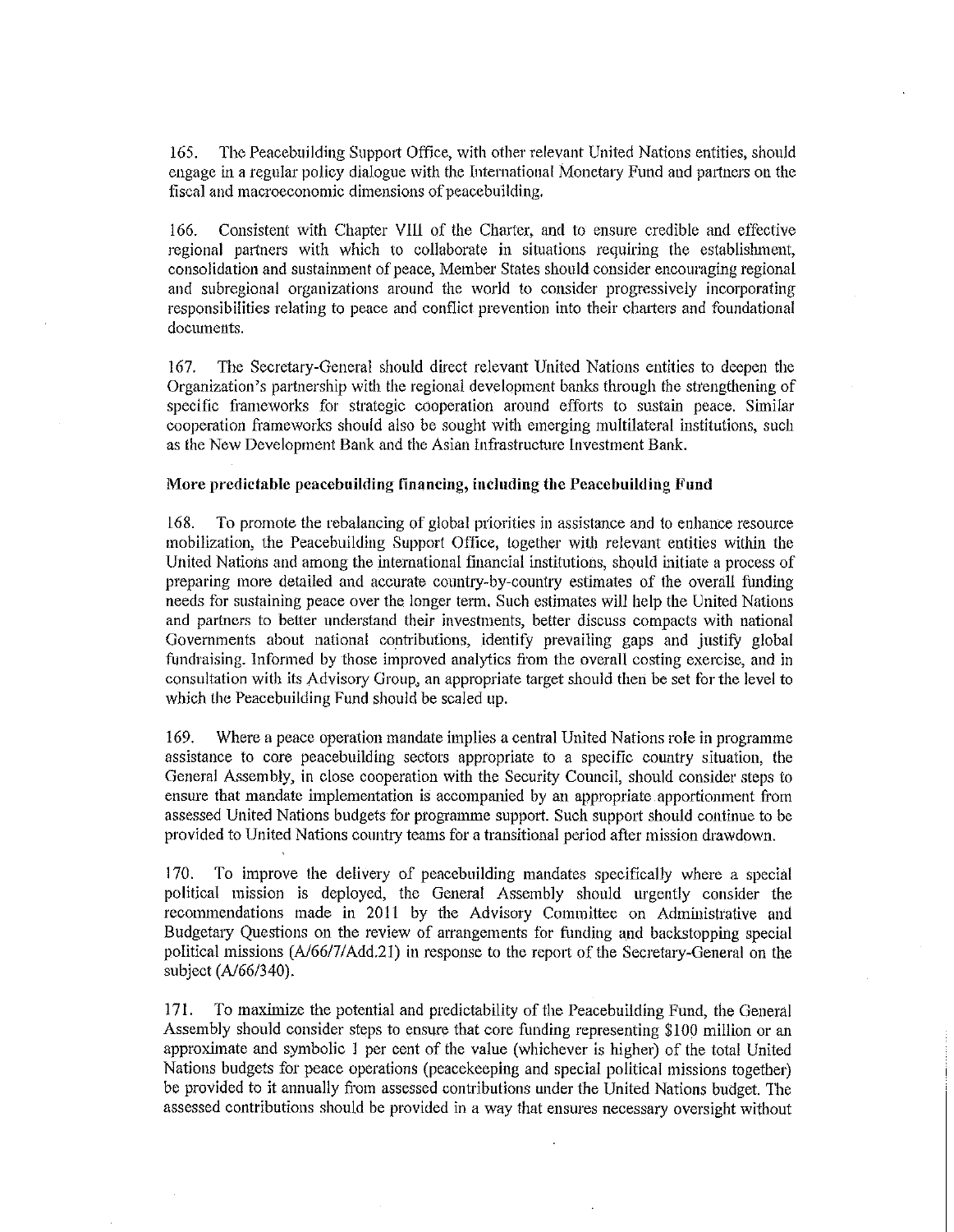undennining the Fund's comparative advantage as a fast, unearmarked, flexible and prepositioned pooled lbnd working under terms of reterence approved by the Assembly. The Fund should then leverage such funding to catalyse additional voluntary contributions.

J 72. A scaled-up Peacebuilding Fund should accord priority to funding activities that play to its comparative advantage as a rapid, impactful, procedurally light, risk-taking investor of first resort in efforts to sustain peace. By doing so, it will help to catalyse the support of larger players, including the international financial institutions and regional development banks, regional and subregional organizations and bilateral donors. This will demand that the Peacebuilding Fund maximally streamline its administrative procedures, build its staff's surge capacity to support rapid programme elaboration by partners on the ground and especially emphasize its Immediate Response Facility.

173. The Peacebuilding Fund should consider ways to use its leverage to encourage the United Nations system to empower and include civil society, local civil society in conflictaffected countries in particular, in all activities relating to sustaining peace and that civil society receive significant capacity-building support. The Fund should consider providing direct funding support to non-United Nations entities as a means of achieving that goal.

174. The Peacebuilding Fund should also consider developing a new funding area around efforts to strengthen the peacebuilding capacity of regional and subregional organizations.

175. In specific national peacebuilding contexts, the United Nations and the World Bank should collaborate to create enlarged funding platforms, bringing together the World Bank Group, bilateral donors and regional actors to pool resources, share and mitigate risk and maximize impact for sustaining peace. They should include a window for direct national implementation to promote national capacity and accountability. .

176. Similarly, United Nations leaders in peacebuilding contexts should consider establishing pooled funds, with the possibility of catalytic support from the Peacebuilding Fund, to mitigate and share risk among funding partners, and to drive integration of United Nations programming around a central and politically informed strategy for sustaining peace.

177. The limited funds dedicated by intemational partners to peacebuilding are not always well prioritized or structured to support sustaining peace. As it transfonns itself to work more effectively by taking a comprehensive approach to sustaining peace and involving all organizations in the system, the United Nations. system should also set nonns and standards to enable other partners to adhere to the same principles.

178. Goverrunents of Member States should commit themselves to ensuring transparency and accountability in national revenues, including from natural resources, including by implementing the approaches and recommendations of the Extractive Industries Transparency Initiative, the Kimberley Process and the High-level Panel on JIlieit Financial Flows from Africa. The United Nations system should work with the World Bank Group, regional development banks and other regional and international partners to combat corruption and improve national revenue generation in the aftermath of conflict, paying attention to private sector development, the role of remittances, strengthening national tax administration, natural resource management and addressing illicit financial flows.

Improving leadership and broadening inclnsion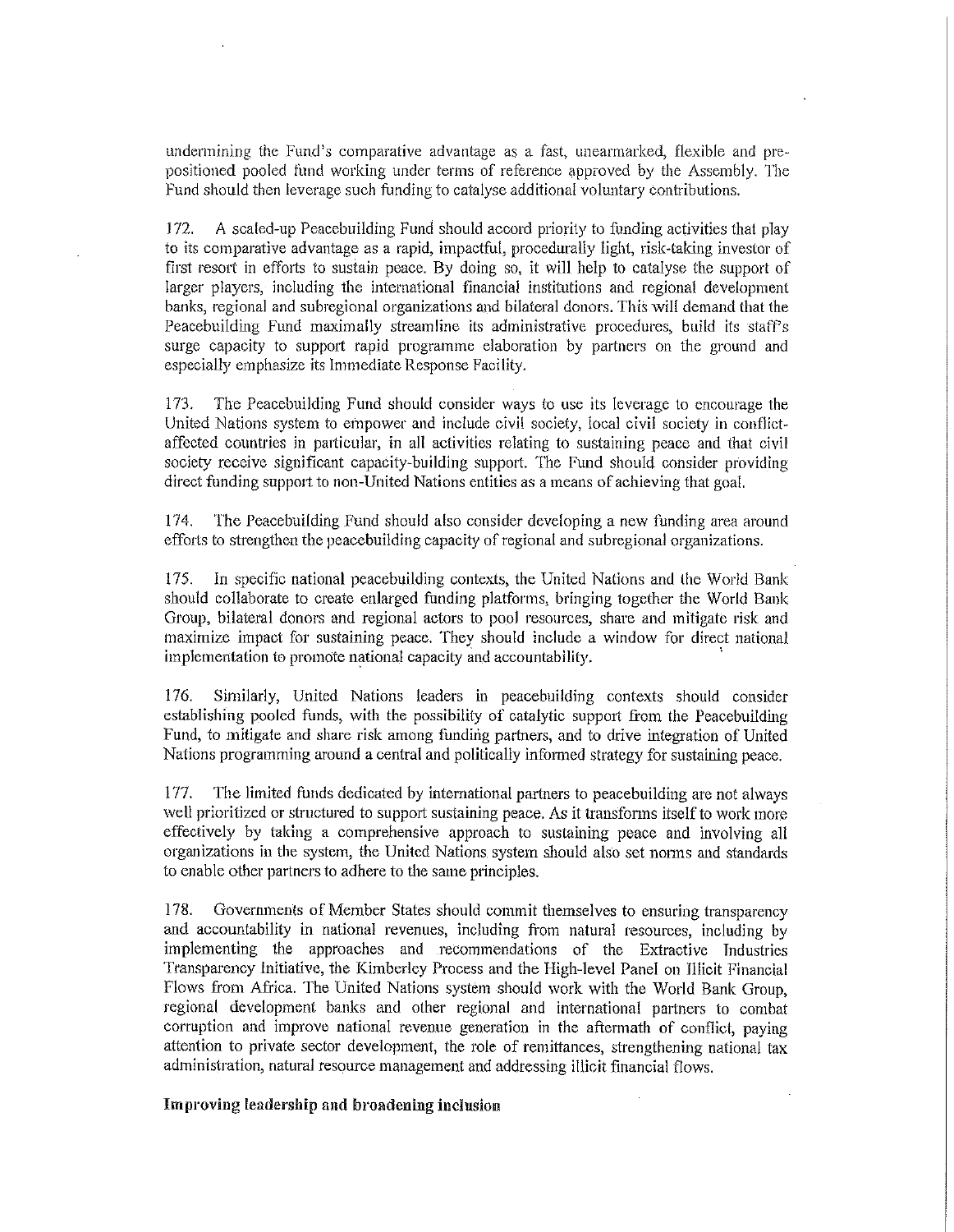J 79. The United Nations, with its partners, should consider laying new emphasis on building national leadership as an integral part of a reconciliation and nation-building agenda, working to shift the focus away from the personal ambitions of protagonists to engaging in a common vision for the country.

180. United Nations mediators and facilitators should strive to support the crafting of peace agreements that reflect the broad aspirations of all stakeholders in conflict-affected societies and that integrate an agreed framework for sustaining peace. Where this is not possible, peace agreements should ensure that dialogue mechanisms are establishcd that will progrcssively ensure the broadening of narrow peace deals into inclusive processes implicating wider groups of national actors, communities and civil society, including women's and youth organizations. Non United Nations mediation efforts should also be encouraged to align their actions with such principles.

181. The United Nations system should take a clear stance against the culture of impunity in post-conflict settings and support Govermnents and civil society to tackle that obstacle to sustainable peacebuilding through political engagemcnt and national and intemational processes of justice. The United Nations should equally set a high bar for its personnel and affiliates to abide by, with set integrity and accountability standards, allowing no vacuum in investigating and reprimanding wrongdoing and criminal acts. Tmmunity privileges cannot be allowed to compromise the integrity and global mission of the Organization.

182. The Secretary-General should direct the United Nations system to accelerate efforts to attain and then surpass his target of ensuring that at least 15 per cent of United Nationsmanaged funds in support of peacebuilding are dedicated to projects whose principal objective is to address women's specific needs, advance gender equality or empower women. Its achievement should be written into the performance compacts signed with senior United Nations leaders on the ground, in mission and non-mission settings, and backed up with an enhanced system for monitoring and tracking achievement. To further ensure adequate financing in that area, the Peacebuilding Fund should regularize its Gender Promotion Initiative *as* an ongoing, priority instrument.

183. The Peacebuilding Commission should play a particular role in advocating that national leaders commit themselves to according priority to gender equality and women's empowerment as patt of national peacebuilding priorities. To underpin this, the Commission should urgently develop the strategy to strengthen the gender perspective in country-specific engagement that it foresaw in its report on its eighth session (A/69/818-S/2015/174). In support of that, the Peacebuilding Support Office, in its capacity as the secretariat of the Commission, should work closely with other pertinent parts of the United Nations system to ensure that gender expertise is available for the Commission's integration of gender into its country-specific and region-specific engagement.

184. The Peacebuilding Commission should play a similar role in advocating that national leaders commit themselves to including and empowering young people in national peacebuilding priorities and actions.

185. Where the Peacebuilding Commission elaborates strategic frameworks for sustaining peace with countries or regions affected by violent conflict, it should ensure the fullest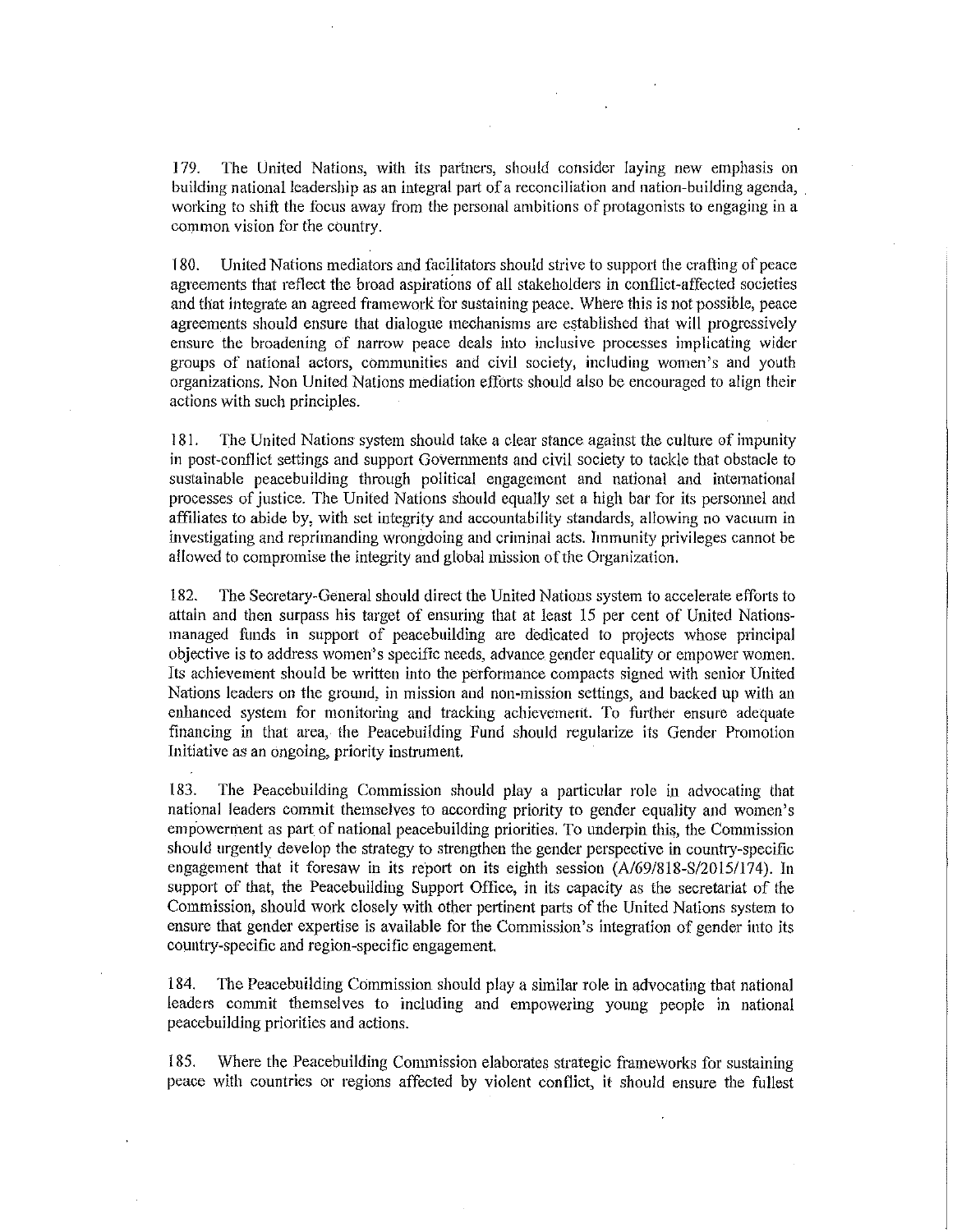possible participation by a broad array of actors, including, in particular, civil society and **women's organizations, in both design and implementation.** 

#### Redefining peacebuilding and implementing the recommendations

186. It is reiterated that peacebuilding should no longer be defined as merely a postconflict activity within the United Nations or beyond. Understood as the challenge of sustaining peace, it must be the strong thread that runs through the complete cycle of United Nations engagement, from prcventive action through deployment and subsequent drawdown of peace operations and beyond to post-conflict recovery and reconstruction.

187. Implementing that reconfigured conceptual framework requires, among other aspects, a change in mindset among Member States. A number of the recommendations contained herein require legislation, either from the General Assembly or the Security Council or both. The Assembly and Council should therefore consider adopting parallel resolutions that respond to the recommendations made herein and set out principles for their implementation.

188. Following from the previous recommendation, the General Assembly should consider adopting a subsequent resolution setting norms and standards for national and international activities in sustaining peace, drawing on key existing instruments and reports, and taking into account the relevant elements of the present report, the report of the High-level Independent Panel on Peace Operations (A/70/95~S/2015/446), the forthcoming high-level review of the implementation of Security Council resolution 1325 (2000) and the forthcoming results of the deliberations on the post-2015 development agenda, with particular attention to goals and targets that relate to peaceful societies.

189. Equally, the Security Council should consider adopting a subsequent resolution on sustaining peace, which sets norms and standards for engagement in peacebuilding by peace operations and which reflects on the reciprocal obligations of Member States, also drawing on the aforementioned elements.

190. The Security Council and the General Assembly, respectively, should ensure that all those resolutions include a strong gender dimension, recognizing the importance of gendered approaches to protection, prevention and participation for successful peacebuilding, drawing on core documents such as Security Council resolution 1325 (2000) and the six subsequent resolutions on the subject, general recommendation No. 30 of the Committee on the Elimination of Discrimination against Women on women in conflict prevention, conflict and post-conflict situations and the seven-point action plan of the Secretary-General on genderresponsive peacebuilding.

191. Lastly, the Unitcd Nations membership should ensure that the spirit of proposed sustainable development goal  $16$  - promote peaceful and inclusive societies for sustainable development, provide access to justice for all and build effective, accountable and inclusive institutions at all levels  $-$  forms the basis against which to assess global and country progress towards sustaining peace. National reports should be prepared for each conflictaffected country on progress towards those goals and targets. The reports, just as the predecessor national Millennium Development Goal reports, should provide an analysis of root causes and of the challenges along the continuum of sustaining peace. Elements of proposed goal 16 and the implications of sustaining peace for all the sustainable development